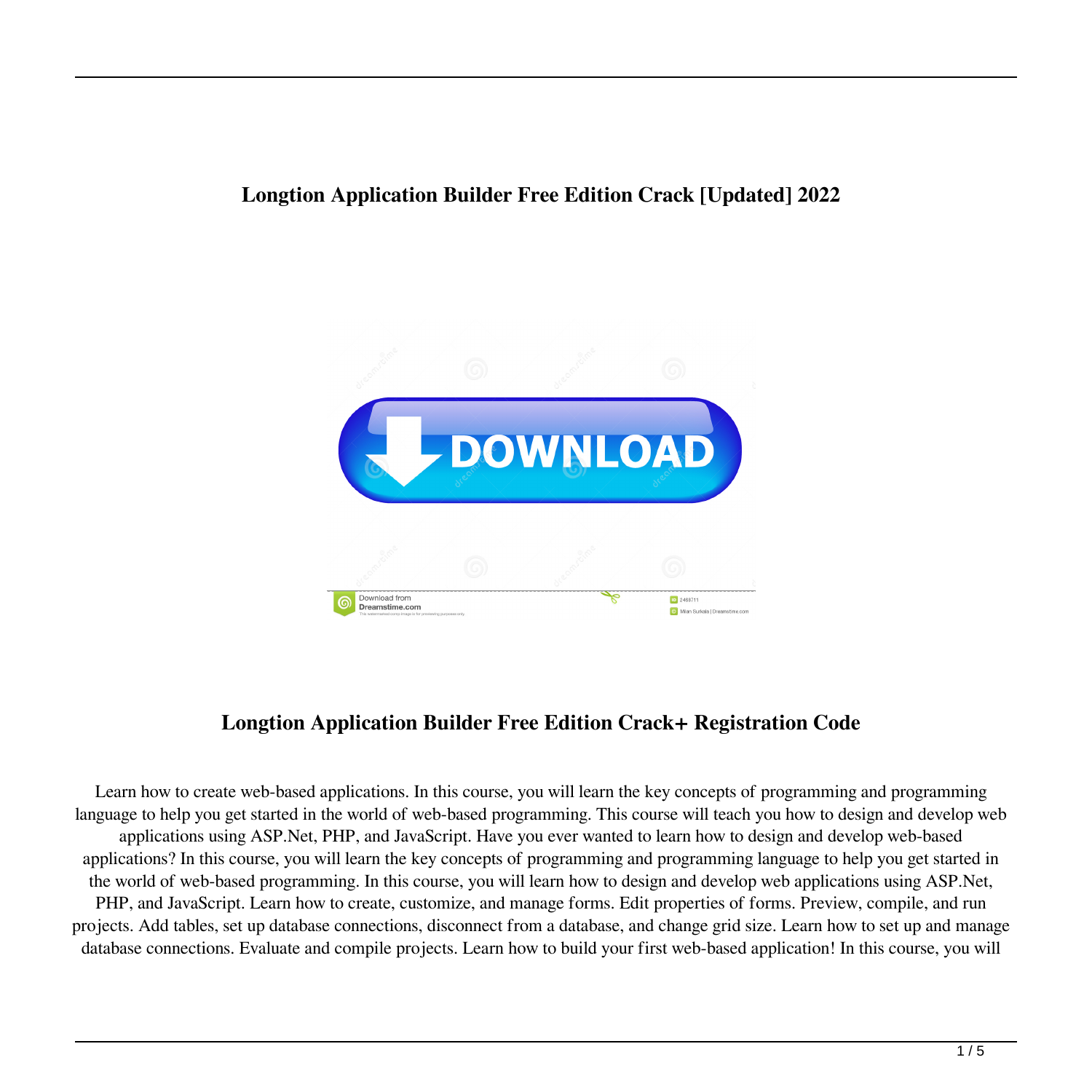learn how to create, customize, and manage forms. You will learn how to edit properties of forms. You will learn how to preview, compile, and run projects. You will learn how to add tables, set up database connections, disconnect from a database, and change grid size. You will learn how to set up and manage database connections. You will learn how to build your first web-based application. What are the basics of programming? In this course, you will learn key concepts to start with programming. You will learn to design and develop web-based applications using ASP.Net, PHP, and JavaScript. In this course, you will learn how to design and develop web applications using ASP.Net, PHP, and JavaScript. You will learn how to create, customize, and manage forms. You will learn how to edit properties of forms. You will learn how to preview, compile, and run projects. You will learn how to add tables, set up database connections, disconnect from a database, and change grid size. You will learn how to set up and manage database connections. You will learn how to build your first web-based application. What are the basics of programming? In this course, you will learn key concepts to start with programming. You will learn to design and develop web-based applications using ASP.Net, PHP, and JavaScript. In this course, you will learn how to design and develop web applications using ASP.Net, PHP, and JavaScript. You will

### **Longtion Application Builder Free Edition Crack + Free License Key [Win/Mac] [Updated]**

Longtion AutoKey allows you to create a standalone auto-run application, so that your software can run on Windows start up and at the system logon screen. We will include this powerful and easy-to-use application within the bundle. Longtion AutoKey is a comprehensive solution that enables you to run your software without being prompted for any password on Windows startup and at logon. You can even decide to run your application every time a user logs in, which you can configure. Longtion AutoKey works even if you have Windows 7, Vista, XP or 2000. Longtion AutoKey is a standalone auto-run application, so that your software can run on Windows start up and at the system logon screen. You can easily create the application and run it without being prompted for any password on Windows startup and at logon. You can even decide to run your application every time a user logs in, which you can configure. Longtion AutoKey works even if you have Windows 7, Vista, XP or 2000. The software offers a seamless installation. You just have to follow the installation wizard and setup the database. After that, you can start using the software as if you are using an installation DVD. You can test and/or run any number of your applications. You can open a form, add buttons and run the application immediately. Longtion AutoKey is a powerful and easy-to-use application that enables you to create your own Windows auto-run application and run it without being prompted for any password on Windows startup and at logon. You can configure how the application will run. You can add your own icon and your own Application Launcher icon. You can also decide whether to show a splash screen, control panel, or your own logo. With Longtion AutoKey, you can create your own auto-run application and run it without being prompted for a password, even on Windows Vista, Windows 7, and Windows 2000. Interface You can set up any application parameters. The application includes the necessary parameters and tools to run the program from start up and at the logon screen. The program includes the features: 1. Automatic activation on Windows boot and logon screen. 2. A batch file that can be executed from your desktop or a shortcut. 3. An Auto-Run icon that can be added to the Desktop and Start Menu. 4. Icon buttons that can be used to start the application. 5. An Application Launcher icon that can be added to the 81e310abbf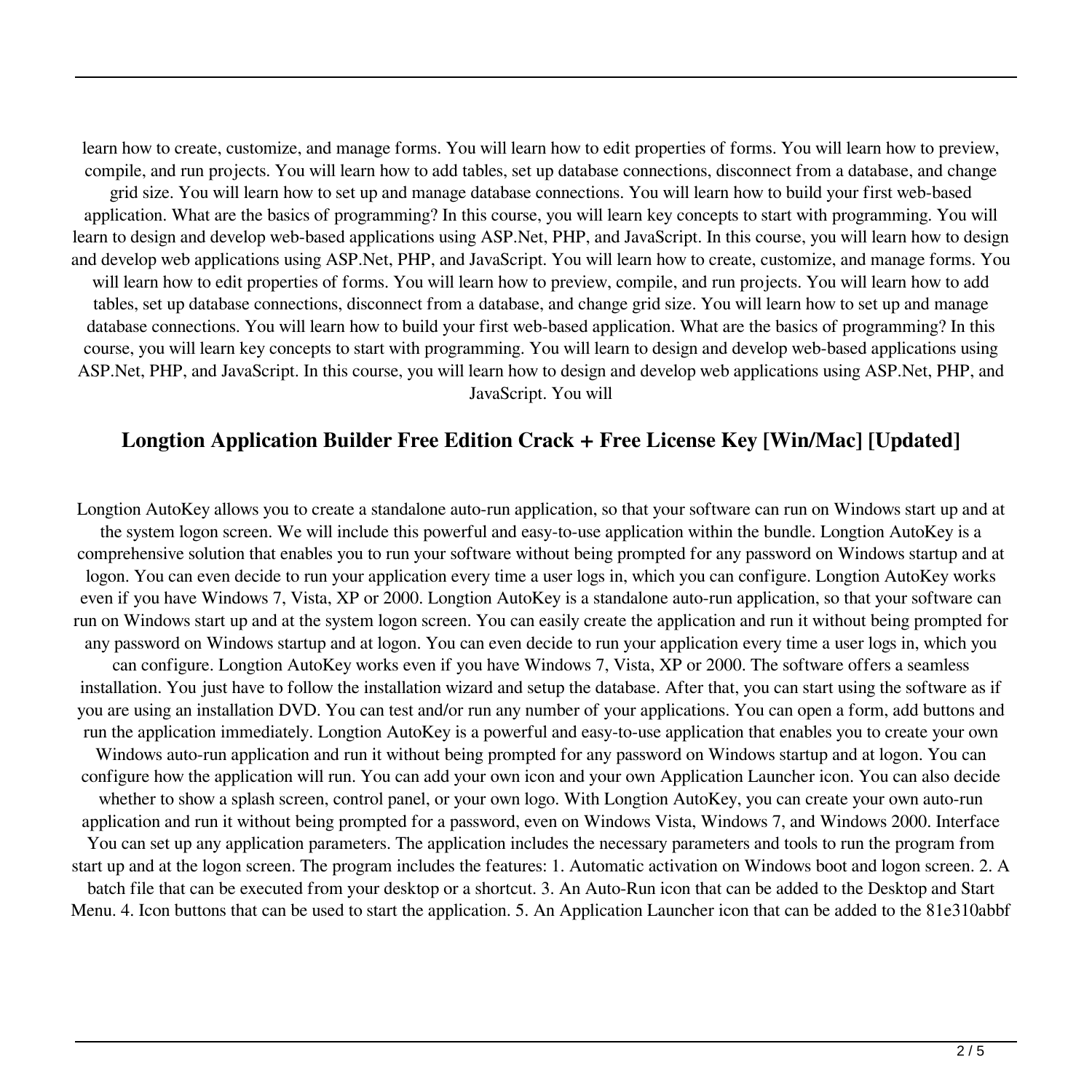### **Longtion Application Builder Free Edition Product Key (2022)**

Simple setup and interface Create, customize and manage forms Simple setup and interface Create, customize and manage forms •Add as many forms as you want •Customize form parameters when it comes to the form name, caption, icon, border icons and style, window state, position on the screen, margins, topmost status, transparency, font type and color, background image or color, along with the gradient style and color. •Other form properties revolve around the alpha level, fade effect, menu bar items, status bar panel, font, font color and height, cursor, hint, popup menu, left and top position, together with width and height, among other aspects. •It's possible to duplicate or delete forms, change their order in the database, and preview them. •It's possible to inspect tables, disconnect from a database, or customize the grid size and background color. •It's possible to save the project to file and later resume, as well as quickly compile and run. •New database connections can be created by specifying a name, type, connection, timeout and login prompt. •Longtion Application Builder lets you inspect tables, disconnect from a database, or customize the grid size and background color. •It's possible to inspect tables, disconnect from a database, or customize the grid size and background color. •It's possible to save the project to file and later resume, as well as quickly compile and run. •New database connections can be created by specifying a name, type, connection, timeout and login prompt. •It's possible to inspect tables, disconnect from a database, or customize the grid size and background color. •Longtion Application Builder lets you inspect tables, disconnect from a database, or customize the grid size and background color. •It's possible to inspect tables, disconnect from a database, or customize the grid size and background color. •Longtion Application Builder Free Edition software review by the ShareMe community […] You May Also Be Interested In... 1 comments: Thanks for taking the time to discuss this, I feel strongly about it and love learning more on this topic. If possible, as you gain expertise, would you mind updating your blog with more information? It is extremely helpful for me.It's a busy time for WikiLeaks and its founder Julian Assange as he awaits a decision on whether he will be extradited to Sweden to face rape and molestation allegations

### **What's New in the?**

Longtion Application Builder is a free application that enables users to design database programs with minimum coding experience. It has a built-in IDE and support for drag-and-drop, thus enabling you to quickly create database programs. After a fast and uneventful setup procedure, you are greeted by a large window that has several embedded panes which let you create and manage application forms, edit properties, and preview results. Create, customize and manage forms It's possible to add as many forms as you want, as well as to customize form parameters when it comes to the form name, caption, icon, border icons and style, window state, position on the screen, margins, topmost status, transparency, font type and color, background image or color, along with the gradient style and color. Other form properties revolve around the alpha level, fade effect, menu bar items, status bar panel, font, font color and height, cursor, hint, popup menu, left and top position, together with width and height, among other aspects. It's possible to duplicate or delete forms, change their order in the database, and preview them. Set up database connections and compile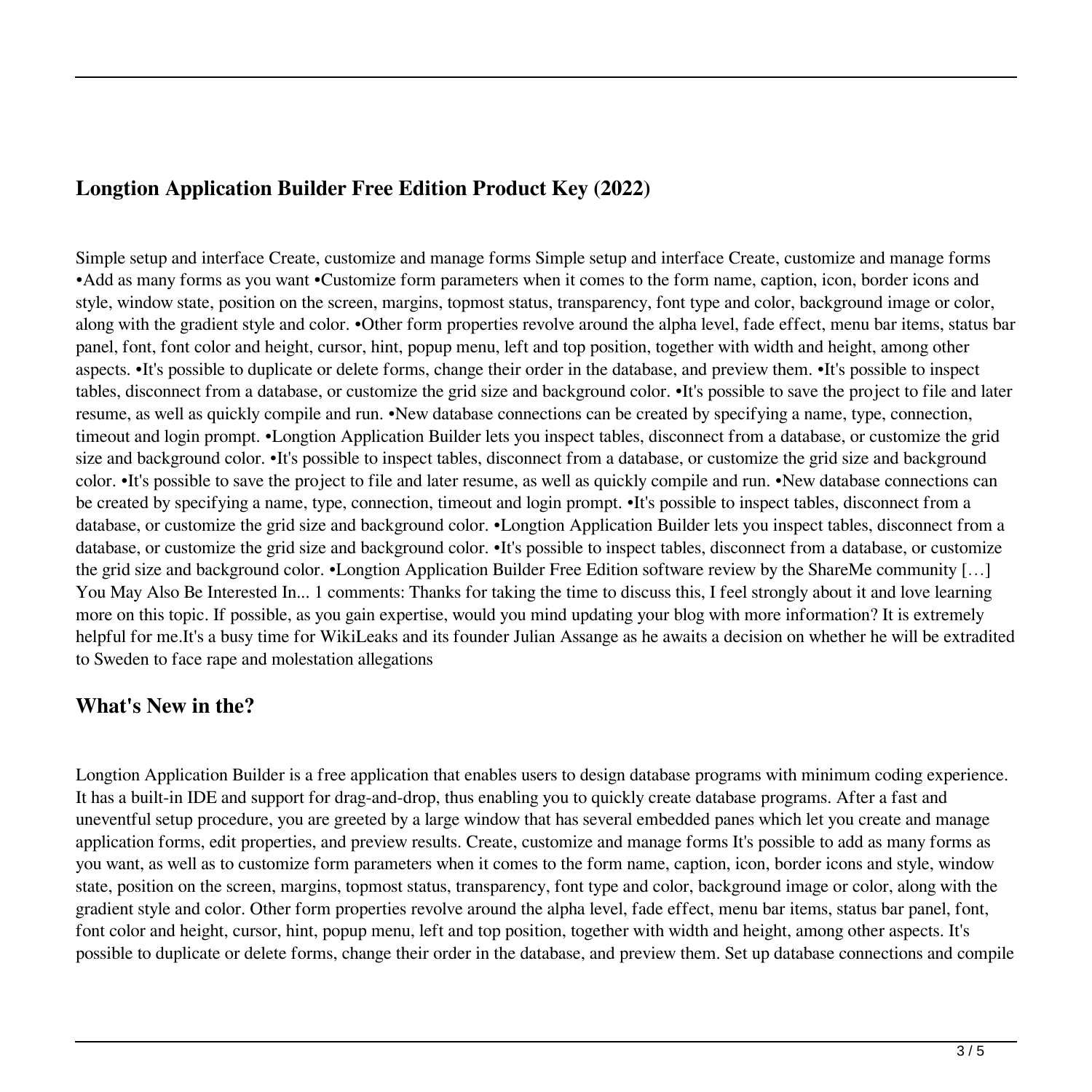the project New database connections can be created by specifying a name, type, connection, timeout and login prompt. Longtion Application Builder lets you inspect tables, disconnect from a database, or customize the grid size and background color. The project can be saved to file and later resumed, as well as quickly compiled and run. Evaluation and conclusion There were no kind of stability issues in our tests, thanks to the fact that the program didn't hang, crash or display error messages. Surprisingly, it left a small footprint on system resources consumption, running on low CPU and RAM. Too bad that Longtion Application Builder hasn't been updated for a long time, though. Description: Longtion Application Builder is a free application that enables users to design database programs with minimum coding experience. It has a built-in IDE and support for drag-and-drop, thus enabling you to quickly create database programs. The only problems with this program is that it is a very outdated software. It was released years ago and hasn't been updated or updated since. I used it from XP. It is still useable from XP because there is an upgrade program. The only problem with Longtion Application Builder is that it is very outdated. It was released years ago and hasn't been updated since. I used it from XP. It is still useable from XP because there is an upgrade program. The only problem with this program is that it is a very outdated software. It was released years ago and hasn't been updated or updated since. I used it from XP. It is still useable from XP because there is an upgrade program.